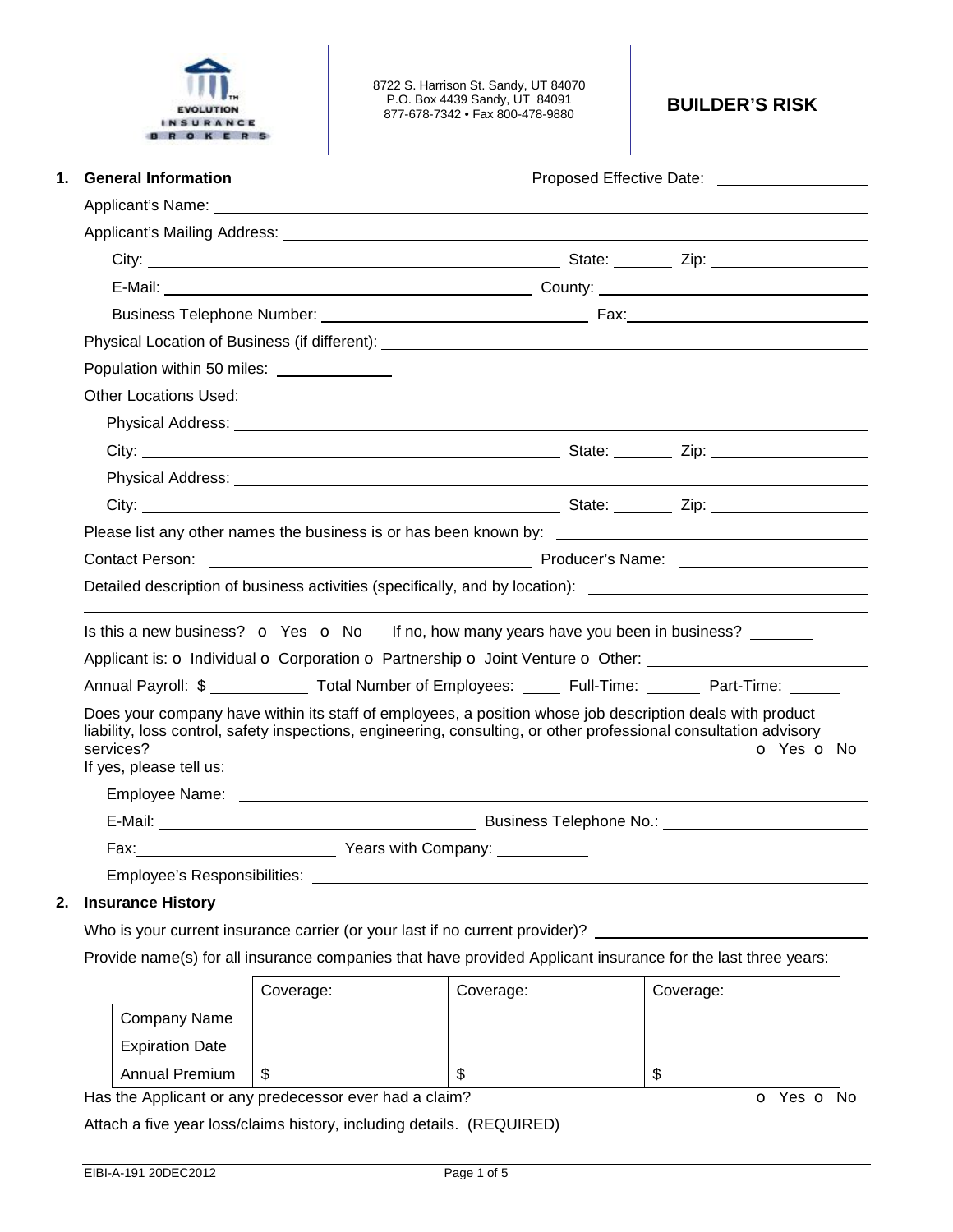Have you had any incident, event, occurrence, loss, or Wrongful Act which might give rise to a Claim covered by this Policy, prior to the inception of this Policy? **o** Yes **o** No If yes, please explain:

Has the Applicant, or anyone on the Applicant's behalf, attempted to place this risk in standard markets? o Yes o No

If the standard markets are declining placement, please explain why:

#### **3. Desired Insurance**

 

Note: Coverage for Soft Costs is excluded. Soft Costs include but are not limited to interest payments to lenders, architectural and/or engineering fees, real estate taxes, permit fees, and marketing expenses.

Named perils to be insured: o Fire o EC o V&MM o Theft

o Occupancy waiver clause: Describe the exposure (i.e. multi-phase or multi-building project; who is moving in

and when; percentage of the building to be occupied, etc.):

o Inclusion of existing structure (renovations only). Describe the exposure (i.e. values, occupancy, etc.):

o Temporary storage of materials off-site. Limit: \$

Describe the exposure (i.e. reason for off-site storage, type of materials stored, length of time stored, security at storage site, etc.) :

o Materials in transit. Limit: \$

Describe the exposure (i.e. types of materials, distance traveled, via owned trucks or common carrier, etc.):

o Testing: \$

Describe what is being tested, when, and by whom, etc.: <u>example and a set of the set of the set of the set of</u>

# **Limit of Liability:**

|          | Per Act/Aggregate     | ΟR      | Per Person/Per Act/Aggregate    |
|----------|-----------------------|---------|---------------------------------|
| $\circ$  | \$50,000/\$100,000    | $\circ$ | \$25,000/\$50,000/\$100,000     |
| $\circ$  | \$150,000/\$300,000   | $\circ$ | \$75,000/\$150,000/\$300,000    |
| $\circ$  | \$250,000/\$1,000,000 | $\circ$ | \$100,000/\$250,000/\$1,000,000 |
| $\circ$  | \$500,000/\$1,000,000 | $\circ$ | \$250,000/\$500,000/\$1,000,000 |
| $\Omega$ | Other:                | $\circ$ | Other:                          |

#### **Additional Coverage (check all that apply):**

o Limit at any single location: \$

o Limit at a temporary location: \$

o Transient limit: \$

**Self Insured Retention (SIR):** o \$1,000 (Minimum) o \$1,500 o \$2,500 o \$5,000 o \$10,000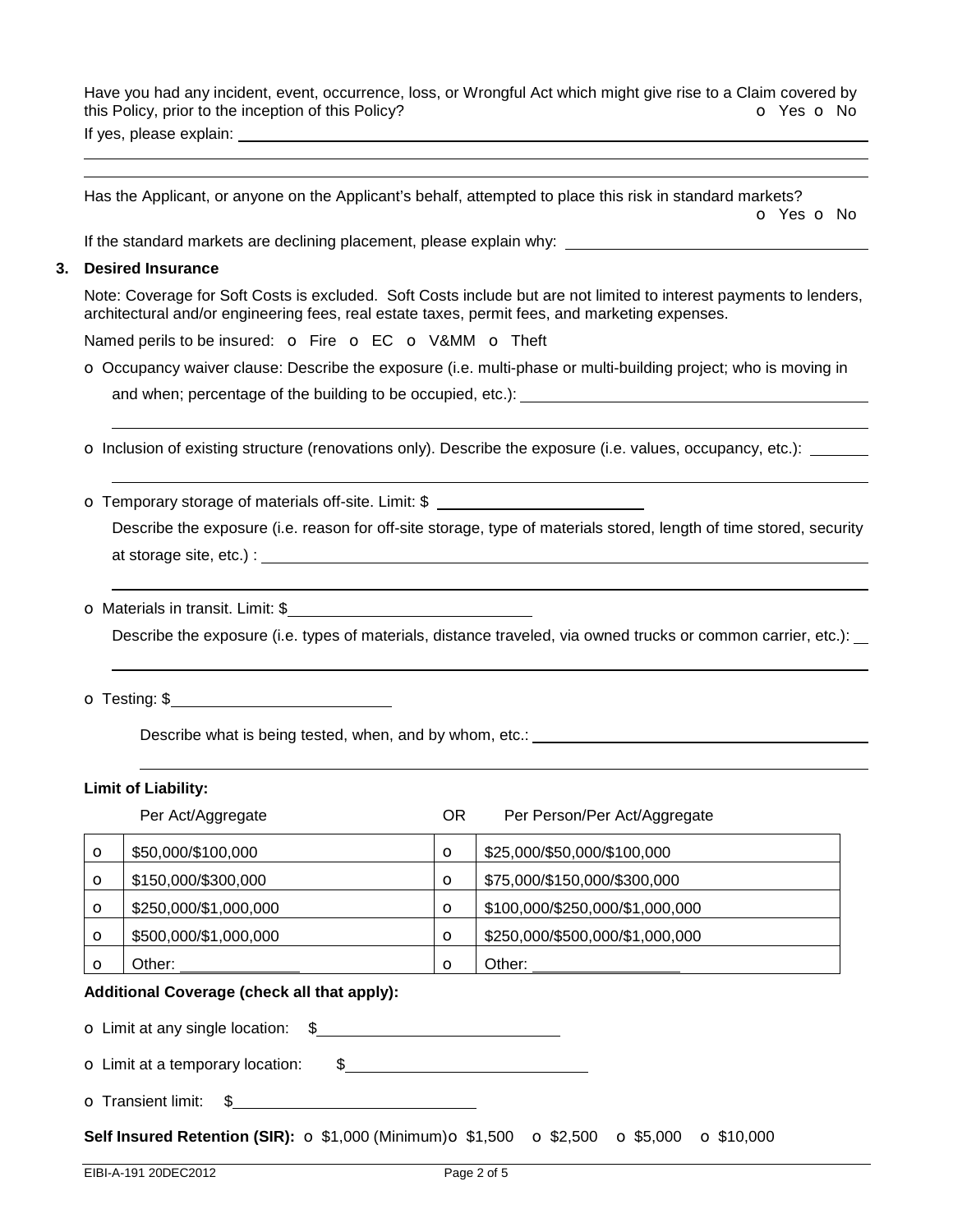**Deductible: o** Wind \$

| 4. |    | <b>Business Activities</b>                                                  |                                                                                                            |  |  |  |
|----|----|-----------------------------------------------------------------------------|------------------------------------------------------------------------------------------------------------|--|--|--|
|    | 1. |                                                                             | Applicant is: <b>o</b> Contractor <b>o</b> Building Owner                                                  |  |  |  |
|    | 2. | If Applicant is a contractor, answer:                                       |                                                                                                            |  |  |  |
|    |    |                                                                             | a. Gross receipts for the last 12 months: \$                                                               |  |  |  |
|    |    |                                                                             | b. Gross receipts for the next 12 months: \$                                                               |  |  |  |
|    |    | c.                                                                          |                                                                                                            |  |  |  |
|    |    | $d_{\cdot}$                                                                 |                                                                                                            |  |  |  |
|    |    |                                                                             |                                                                                                            |  |  |  |
|    | 3. |                                                                             | Applicants seeking single-project coverage, answer:                                                        |  |  |  |
|    |    |                                                                             |                                                                                                            |  |  |  |
|    |    | b.                                                                          |                                                                                                            |  |  |  |
|    |    | C.                                                                          |                                                                                                            |  |  |  |
|    |    | d.                                                                          |                                                                                                            |  |  |  |
|    |    | Project is: O New construction O Remodel If remodel, age of building:<br>е. |                                                                                                            |  |  |  |
|    |    | f.                                                                          | Will balance be vacant? <b>o</b> Yes <b>o</b> No If not, occupancy: _______________________                |  |  |  |
|    |    | g.                                                                          | Number of stories? _______________                                                                         |  |  |  |
|    |    | h.                                                                          |                                                                                                            |  |  |  |
|    |    | i.                                                                          |                                                                                                            |  |  |  |
|    |    | j.                                                                          | Building(s) is/are, by approximate percentage, constructed primarily of: Frame:                            |  |  |  |
|    |    |                                                                             |                                                                                                            |  |  |  |
|    |    | k.                                                                          |                                                                                                            |  |  |  |
|    |    | I.                                                                          |                                                                                                            |  |  |  |
|    | 4. |                                                                             | Applicants seeking multiple-project coverage, complete the following table regarding jobs performed in the |  |  |  |
|    |    | next 12 months:                                                             |                                                                                                            |  |  |  |

| <b>TYPE</b> | <b>ANNUAL</b><br><b>NUMBER</b> | <b>MAX # OF JOBS</b><br><b>IN PROGRESS</b> | <b>AVERAGE # OF</b><br><b>JOBS IN PROGRESS</b> | <b>AVE. DURATION</b><br>OF JOB |
|-------------|--------------------------------|--------------------------------------------|------------------------------------------------|--------------------------------|
| Residential |                                |                                            |                                                |                                |
| Commercial  |                                |                                            |                                                |                                |
| Industrial  |                                |                                            |                                                |                                |

5. Applicants seeking multiple-project coverage, complete the following table regarding jobs values for jobs performed in the next 12 months:

| <b>TYPE</b> | <b>MAX COST OR</b><br><b>VALUE</b> | <b>MIN COST OR</b><br><b>VALUE</b> | <b>AVE. COST OR</b><br><b>VALUE</b> | <b>MATERIALS COST</b><br>(% OF VALUE) |
|-------------|------------------------------------|------------------------------------|-------------------------------------|---------------------------------------|
| Residential |                                    |                                    |                                     |                                       |
| Commercial  |                                    |                                    |                                     |                                       |
| Industrial  |                                    |                                    |                                     |                                       |

6. Describe security at project site(s) (check all applicable):

o On-site guards If so, what hours: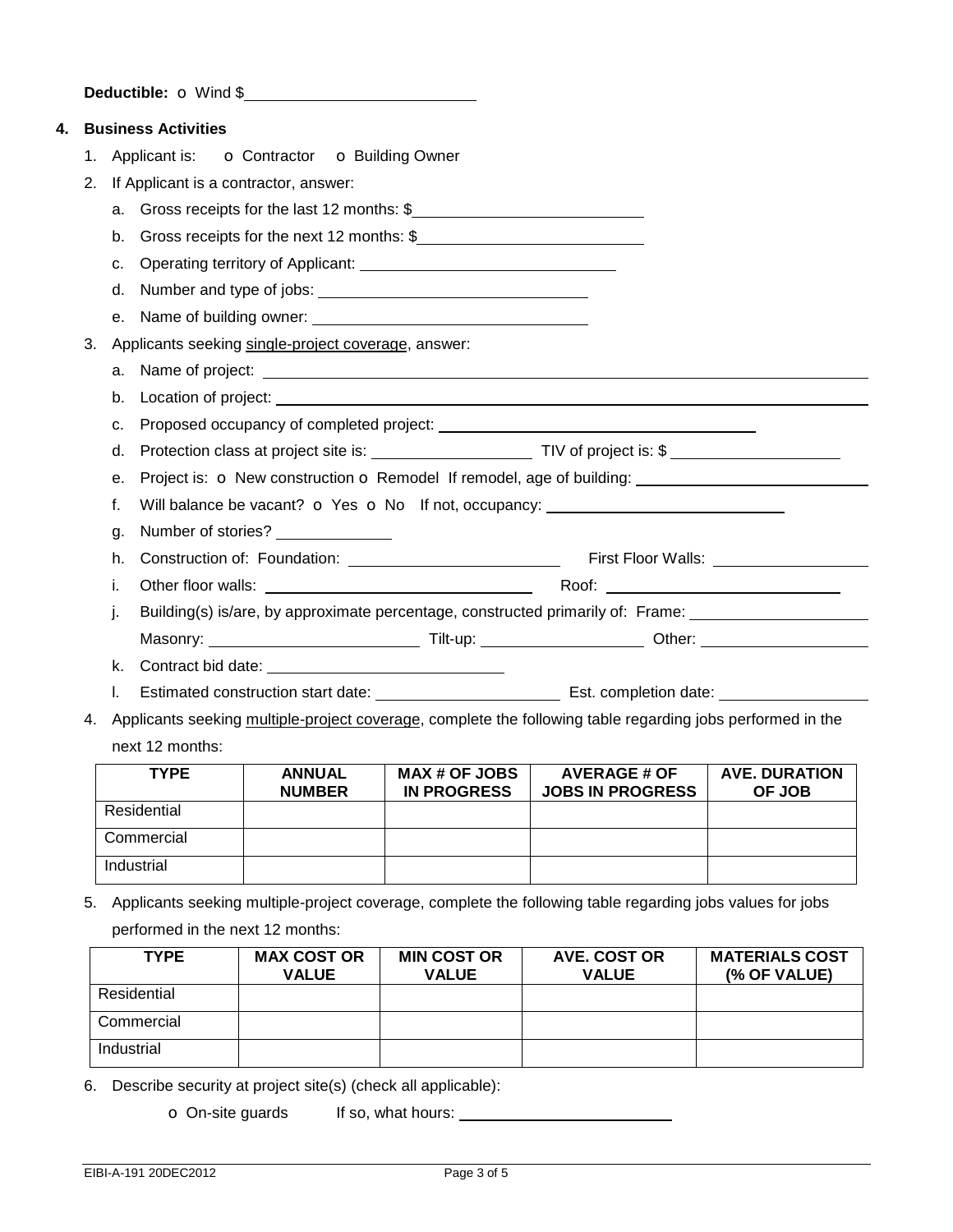- o Fully fenced
- o Lit at night
- 7. Financial Data:
	- o About the applicant is attached
	- O About the **contact attached** project is attached

# **Management**

8. Describe duties of owner(s):

 

- 9. Number of years under current management:
- 10. Number of years of management experience:
- 11. List any trade association memberships you hold:
- 12. Are owner(s)or applicant(s) operating as a leasee or subsidiary of any other business(es) other than the business applying for insurance? **o Yes o No** 
	- a. If yes, are these businesses to be listed as an additional insured?  $\bullet$  Yes  $\bullet$  No
		- 1. If yes, supply the name and address of the other businesses and the Applicant's relationship to each:
		- 2. If no, provide a Certificate of Insurance on all other operations.

## **REPRESENTATIONS AND WARRANTIES**

The "Applicant" is the party to be named as the "Insured" in any insuring contract if issued. By signing this Application, the Applicant for insurance hereby represents and warrants that the information provided in the Application, together with all supplemental information and documents provided in conjunction with the Application, is true, correct, inclusive of all relevant and material information necessary for the Insurer to accurately and completely assess the Application, and is not misleading in any way. The Applicant further represents that the Applicant understands and agrees as follows: (i) the Insurer can and will rely upon the Application and supplemental information provided by the Applicant, and any other relevant information, to assess the Applicant's request for insurance coverage and to quote and potentially bind, price, and provide coverage; (ii) the Application and all supplemental information and documents provided in conjunction with the Application are warranties that will become a part of any coverage contract that may be issued; (iii) the submission of an Application or the payment of any premium does not obligate the Insurer to quote, bind, or provide insurance coverage; and (iv) in the event the Applicant has or does provide any false, misleading, or incomplete information in conjunction with the Application, any coverage provided will be deemed void from initial issuance.

The Applicant hereby authorizes the Insurer and its agents to gather any additional information the Insurer deems necessary to process the Application for quoting, binding, pricing, and providing insurance coverage including, but not limited to, gathering information from federal, state, and industry regulatory authorities, insurers, creditors, customers, financial institutions, and credit rating agencies. The Insurer has no obligation to gather any information nor verify any information received from the Applicant or any other person or entity. The Applicant expressly authorizes the release of information regarding the Applicant's losses, financial information, or any regulatory compliance issues to this Insurer in conjunction with consideration of the Application.

The Applicant further represents that the Applicant understands and agrees the Insurer may: (i) present a quote with a Sublimit of liability for certain exposures, (ii) quote certain coverages with certain activities, events, services, or waivers excluded from the quote, and (iii) offer several optional quotes for consideration by the Applicant for insurance coverage. In the event coverage is offered, such coverage will not become effective until the Insurer's accounting office receives the required premium payment.

The Applicant agrees that the Insurer and any party from whom the Insurer may request information in conjunction with the Application may treat the Applicant's facsimile signature on the Application as an original signature for all purposes.

The Applicant acknowledges that under any insuring contract issued, the following provisions will apply:

1. A single Accident, or the accumulation of more than one Accident during the Policy Period, may cause the per Accident Limit and/or the annual aggregate maximum Limit of Liability to be exhausted, at which time the Insured will have no further benefits under the Policy.